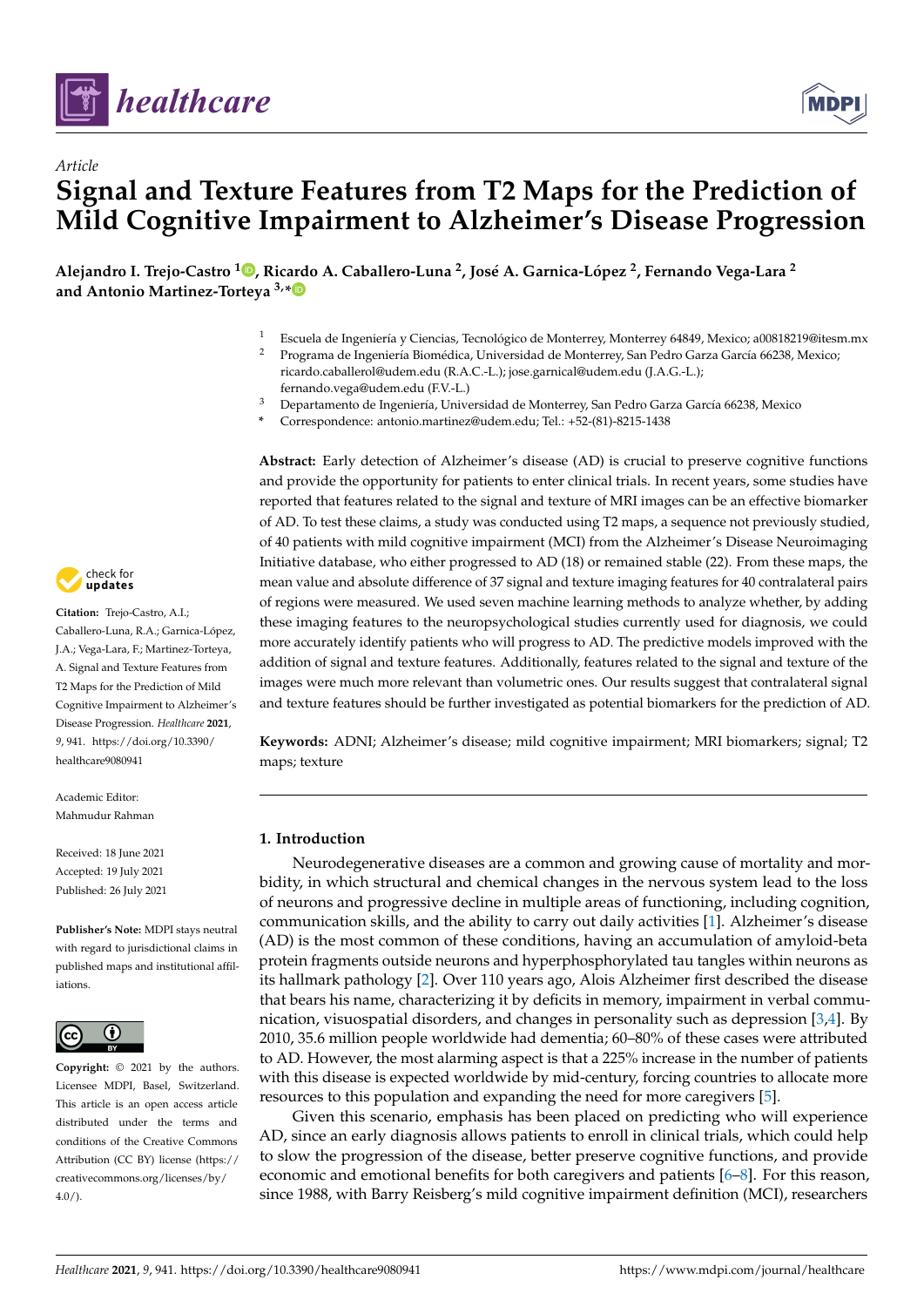have focused on distinguishing subjects with MCI who progress to AD from those who do not. MCI represents a transitional state between normal cognition and dementia, as it indicates cognitive deficits, including impairments that could be related to memory (amnestic MCI) or other cognitive abilities (non-amnestic MCI); even though not all MCI subjects progress to AD and some eventually revert to cognitive normalcy, subjects with MCI have an increased risk of developing AD [\[9,](#page-8-7)[10\]](#page-8-8).

The first criteria for diagnosing AD was created in 1984 by the National Institute of Neurological and Communicative Disorders and Stroke (NINCDS) and the Alzheimer's Disease and Related Disorders Association (ADRDA); since then, the criteria have not changed substantially [\[11\]](#page-8-9). Briefly, they consist of neuropsychological tests that measure cognitive decline and symptoms of the disease, such as the Mini-Mental State Examination (MMSE) to detect cognitive decline [\[12\]](#page-8-10), Boston Naming Test (BNT) to measure language disorders [\[13\]](#page-8-11), Geriatric Depression Scale (GDS) to identify depression [\[14\]](#page-8-12), and the Alzheimer's Disease Assessment Scale-Cognitive Subscale (ADAS) to assess cognitive and non-cognitive function characteristics in people with AD [\[15\]](#page-8-13). In 2011, these criteria were revised due to the advances in the understanding of the disease. It was concluded that an AD diagnosis needed the same evidence as with the previous criteria, with the addition of one in five proposed biomarkers as potential support, one of them being an atrophy in the temporal lobes visualized by magnetic resonance imaging (MRI) [\[16\]](#page-8-14).

Recently, signal- and texture-related features extracted from MRI scans and selected machine learning techniques have emerged as possible novel markers of AD [\[17\]](#page-8-15). In addition, studies of the progression of AD showed that highly asymmetrical contralateral hippocampi and amygdala may indicate an early and accelerated deterioration [\[18\]](#page-8-16).

This work focuses on the study of the MCI to AD progression in the interest of achieving early detection of AD. Previously, we have proposed new biomarkers for AD from neuropsychological data, laboratory assays, and signal and texture features from T1-sequences, such as the magnetization-prepared rapid acquisition with gradient echo (MP-RAGE) [\[19\]](#page-8-17). Subsequently, we analyzed in a preliminary conference paper signaland texture-related features from hippocampal T2 maps, finding 11 features significantly different between stable and non-stable MCI subjects. Volumetric information was nonsignificant, and all but one of the machine learning methods improved their accuracy for AD prediction by adding the signal- and texture-related features to the neuropsychological studies [\[20\]](#page-8-18). It is worth commenting that, to our knowledge, T2 maps have not been studied by other researchers for this purpose. Nevertheless, they have been used to detect other diseases such as hepatic fibrosis and acute or chronic heart failure [\[21,](#page-8-19)[22\]](#page-8-20).

The main objective in this study was to determine the predictive power of signal- and texture-related features extracted from T2 maps using all the 40 contralateral pairs available in ADNI images using both a univariate and a multivariate analysis between patients with MCI who progress to AD and those who remain stable.

#### **2. Materials and Methods**

# *2.1. Data*

Data used in the preparation of this article were obtained from the ADNI database (adni.loni.usc.edu). The ADNI was launched in 2003 as a public–private partnership, led by Principal Investigator Michael W. Weiner, MD. The primary goal of ADNI has been to test whether serial MRI, Positron Emission Tomography (PET), other biological markers, and clinical and neuropsychological assessment can be combined to measure the progression of MCI and early AD. For up-to-date information, see [www.adni-info.org.](www.adni-info.org)

Dual fast spin-echo images, one weighted to proton density (PD) and one to T2, and MP-RAGE images available up to April 2020 were retrieved from ADNI [\[23\]](#page-8-21). Additionally, segmentation maps for the MP-RAGE images generated through automatic whole-brain segmentations using multi-atlas propagation with enhanced registration were also downloaded [\[24\]](#page-9-0).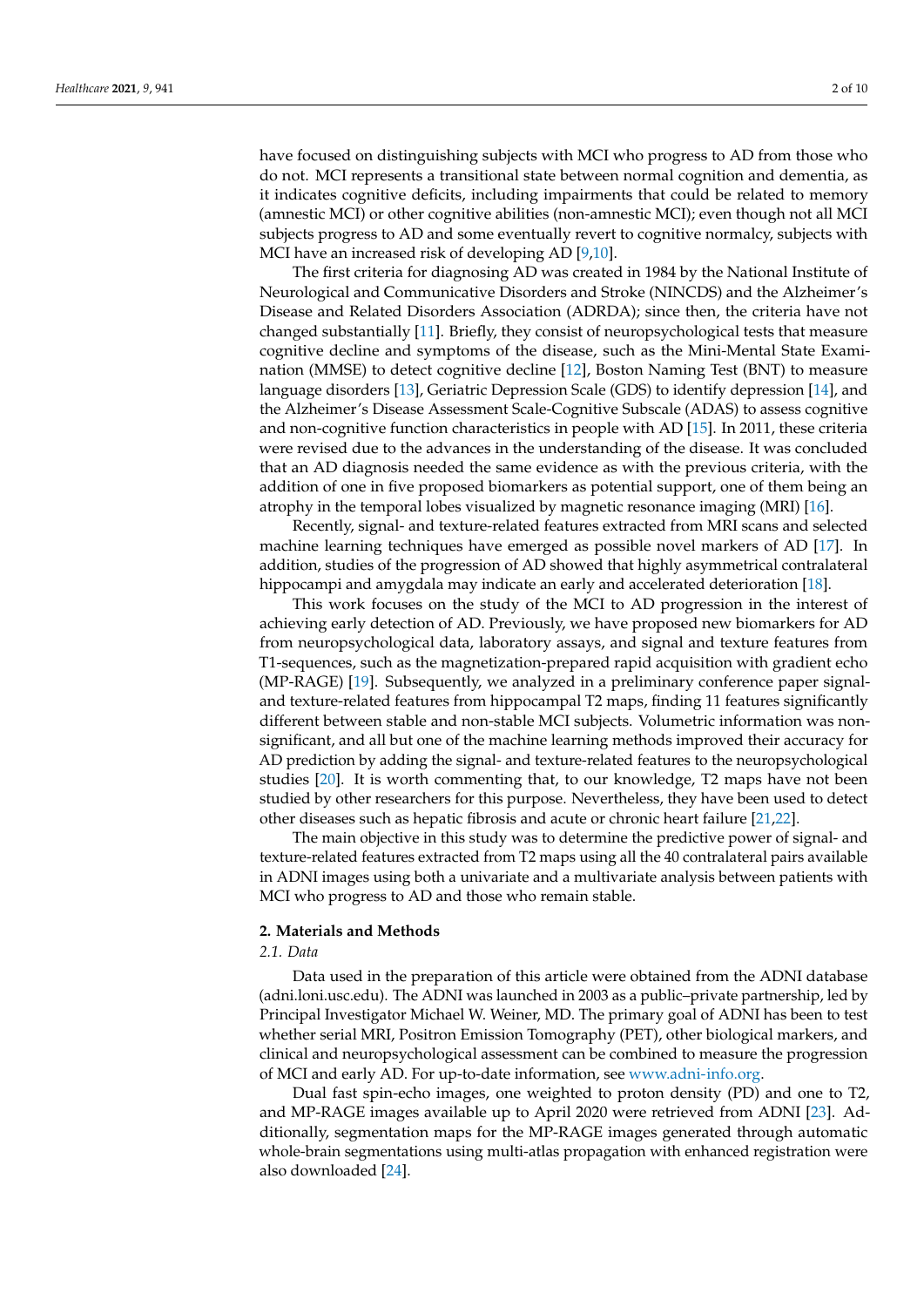## *2.2. Subject Inclusion*

The experiment included only the baseline information from subjects with a baseline MCI diagnosis, between 70 and 80 years old, with available sex and years of education information and who also had the aforementioned images and segmentation map available. One subject was eliminated from the study due to poor image quality. From these, the 18 subjects who had their first AD diagnosis 2 years after their baseline visit were regarded as progressers (MCIp), while the 22 subjects who never had an AD diagnosis and participated in the study for at least 5 years were labeled as stable (MCIs). Patients who did not meet either the MCIp or the MCIs criteria were excluded from the study.

Table [1](#page-2-0) details the demographic characteristics of the population. There was no significant difference in age and years of education between groups when tested using the Wilcoxon rank-sum test nor a significant difference in male/female proportion under a chisquared test. MCI and AD diagnoses were determined as defined by ADNI guidelines [\[25\]](#page-9-1).

<span id="page-2-0"></span>**Table 1.** Demography of the population.

| <b>Group of Study</b> | Total        | <b>MCIs</b>  | <b>MCIp</b>  | <i>v</i> -Value |
|-----------------------|--------------|--------------|--------------|-----------------|
| Subjects (males)      | 40 (32)      | 22(18)       | 18(14)       | 1.000           |
| Years of age          | $75.3 + 3.0$ | $75.3 + 3.2$ | $75.2 + 2.9$ | 0.924           |
| Years of education    | $15.7 + 3.0$ | $15.8 + 3.1$ | $15.6 + 2.9$ | 0.879           |

Mean value ± standard deviation; *p*-value of the chi-squared test (male/female proportion) or Wilcoxon rank-sum test (age and education).

#### *2.3. MRI Processing*

After the three types of images and the segmentation map were downloaded from the ADNI database for every subject, T2 maps were generated, and their 83 anatomical regions were segmented. In order to generate the T2 maps, we used the dual fast spin-echo images, namely, the PD- and T2-weighted images, each with a different echo time. As shown in (1), the T2 value for the *i*th voxel can be calculated by fitting the measured signal intensity *S* at each echo time *TE* to a mono-exponential decay function [\[26\]](#page-9-2):

$$
S_a(i) = S_0 e^{-TE_a/T2(i)}
$$
\n(1)

where  $S_0$  is the signal intensity at zero *TE*. From there, and working with the signal from the PD- and T2-weighted images ( $S_a$  and  $S_b$ , respectively), we obtain (2)

$$
T2(i) = \frac{TE_b - TE_a}{\ln(S_a(i)) - \ln(S_b(i))}
$$
 (2)

where T2(*i*) is the T2 value for the *i*th voxel,  $TE_b$  and  $TE_a$  represent the echo time of the T2and PD-weighted images, respectively, and *Sa*(*i*) and *S<sup>b</sup>* (*i*) represent the signal value of the *i*th voxel for the PD- and T2-weighted images, respectively.

To extract relevant features, it was necessary to perform a segmentation of the T2 maps. The segmentations maps downloaded from ADNI were specifically constructed for the MP-RAGE images; therefore, a registration process was required to apply these segmentation maps to the T2 maps. Spin-echo and MP-RAGE images were obtained in the same imaging session; hence, images were almost identical except for differences caused by any head movement. Using ITK [\[27\]](#page-9-3), we performed a rigid registration between the T2 maps and their MP-RAGE counterparts using the itkVersorRigid3DTransform function with the Mattes mutual information metric, a regular step gradient descent optimizer, and a linear interpolator. Quality of the registration was confirmed visually.

## *2.4. Feature Extraction*

Each anatomical region was measured for a set of 38 features: volume, 28 features related to signal distribution (e.g., energy, kurtosis, and skewness), and 9 texture-related features (e.g., mass scatter and compactness of the intensity projection map). Then, we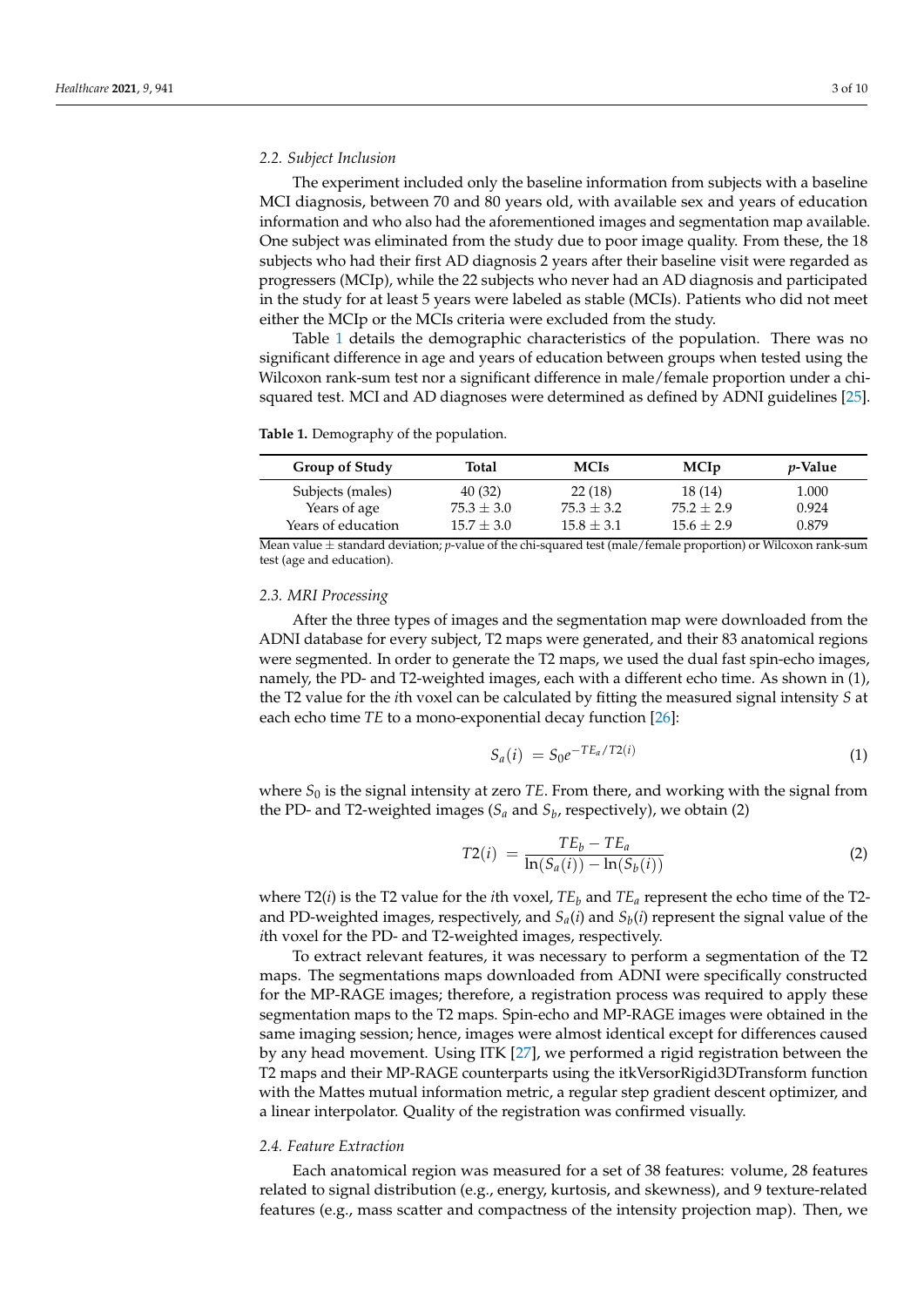proceeded to calculate the absolute difference and mean of each signal and texture measurement between contralateral regions. The final database consisted of the difference and mean features of 40 contralateral pairs, and 3 regions had no counterpart: brainstem (spans the midline), corpus callosum, and third ventricle. In total, there were 2960 features related to either the signal or texture of the T2 maps, plus the volume of the 83 regions.

#### *2.5. Statistical Analysis*

We performed a univariate and a multivariate analysis. For the former, we compared the features with the Wilcoxon rank-sum test. Then, to control the false-positive detection rate and adjust the *p*-values for multiple comparisons, a Benjamini–Hochberg procedure was used, and *q*-values were obtained [\[28\]](#page-9-4). A feature was determined significantly different between groups if a *q*-value lower than 0.05 was found.

We used FRESA.CAD Binary Classification Benchmarking, an R package that performs systematic comparisons between machine learning methods, to perform the multivariate analysis [\[29–](#page-9-5)[31\]](#page-9-6). The methods included were: bootstrapped stage-wise model selection (BSWiMS), k-nearest neighbors (KNN) with BSWiMS features, least absolute shrinkage and selection operator (LASSO), random forest (RF), recursive partitioning and regression trees (RPART), support vector machines (SVM) with minimum-Redundancy-Maximum-Relavance (mRMR) method, and the ensemble of these methods (ENS). We performed a 100-fold cross-validation strategy, where the training sample was constructed by randomly selecting 80% of the subjects while the rest were kept for validation. For this study, we focused mainly on accuracy, sensitivity, specificity, balanced error, and the area under the receiver operating characteristic curve (ROC AUC) with a 95% confidence interval (CI).

Furthermore, in order to find the features with the highest predictive potential, we evaluated the ability of several feature-selection algorithms—integrated discrimination improvement (IDI), Kendall correlation, LASSO, mRMR, net reclassification improvement (NRI), RF, RPART, t-student test, and Wilcoxon test—in their ability to select the best set of features for several classifiers: KNN, naïve Bayes, nearest centroid with normalized root sum square distance and Spearman correlation distance, RF, and SVM. These classifiers were analyzed using the same cross-validations strategy.

#### *2.6. Experiment Design*

In order to find the predictive power of the features related to signal and texture, we performed two different experiments. The first one included the total scores from eight neuropsychology studies that are used for the diagnosis of AD, namely, MMSE, BNT, GDS, ADAS with 11 items (ADAS-11), and ADNI summary scores related with executive function, visuospatial functioning, language, and memory [\[32–](#page-9-7)[34\]](#page-9-8). The second experiment included these 8 scores in addition to the most significant features in the univariate analysis extracted from the T2 maps.

#### **3. Results**

# *3.1. Univariate Analysis for Neuropsychological Studies and Volumes*

The univariate analysis for the eight neuropsychological tests yielded three of them as significant: ADNI memory test (*p*-value =  $7.765 \times 10^{-4}$ ), ADAS-11 (*p*-value = 0.004) and MMSE ( $p$ -value = 0.025). Only the first two remained significant after the Benjamini– Hochberg procedure was run with the rest of the neuropsychological tests. Regarding the volumetric information, only one feature was found to be significant under the Wilcoxon rank-sum test: the right amygdala (*p*-value = 0.034).

# *3.2. Univariate Analysis for Signal and Texture Features*

Of the 2960 signal and texture features, 140 were significantly different between classes, 89 mean values and 51 absolute differences. However, after adjusting for multiple comparisons using the Benjamini–Hochberg method, none of these remained significant.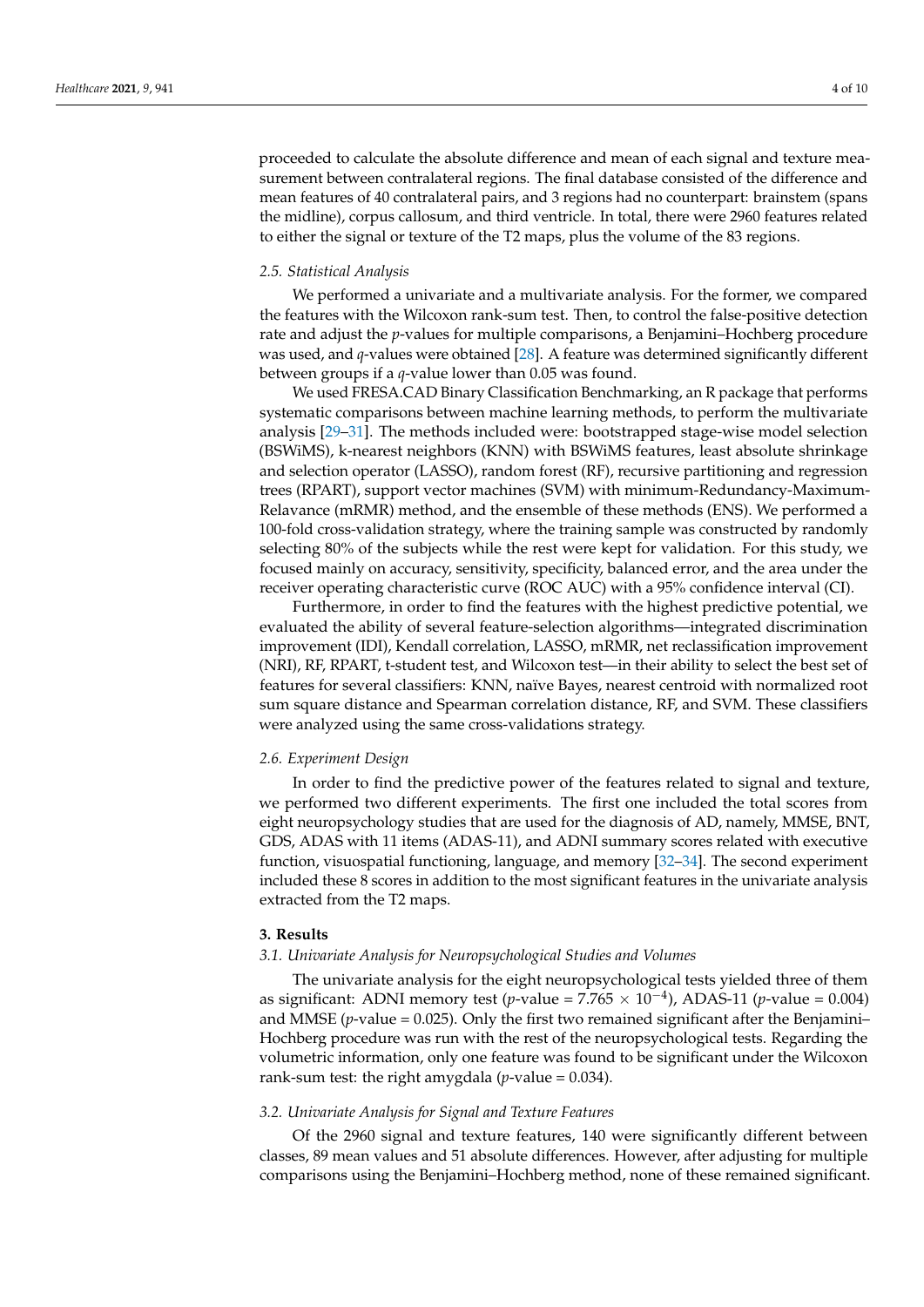<span id="page-4-0"></span>**Rank Feature Modality Brain Region** *p***-Value** 1 Value at 25% a Difference Superior frontal gyrus  $1.52 \times 10^{-4}$ <br>2 Mass Scatter YY b Difference Hippocampus 5.51 × 10<sup>-4</sup> 2 Mass Scatter YY <sup>b</sup> Difference Hippocampus 3 σ at 90% central value <sup>a</sup> Mean Hippocampus 0.001 4 ICV at 90% central value <sup>a</sup> Mean Hippocampus 0.002 5 Probability of value being lower than  $2σ<sup>a</sup>$ Difference Lateral ventricle, temporal horn 0.002 6 Entropy <sup>a</sup> Mean Hippocampus 0.002 7 Energy <sup>a</sup> Bean Mean Hippocampus 0.002 8 Value at 75% <sup>a</sup> Mean Mean Hippocampus 0.003 9 Skewness <sup>a</sup> Mean Subcallosal area 0.004<br>10 Energy <sup>a</sup> Mean Subcallosal area 0.004 10 Energy <sup>a</sup> Nean Subcallosal area 0.004 11 Mass Scatter YY <sup>b</sup> Difference Cerebellum 0.004<br>12 Value at 5% <sup>a</sup> Difference Superior frontal gyrus 0.004 12 Value at 5% <sup>a</sup> Difference Superior frontal gyrus 0.004<br>13 μ signal <sup>a</sup> Mean Hippocampus 0.004 13 **13 u** signal <sup>a</sup> **13 Mean Hippocampus 13 13 1** 14 μ at 90% central value <sup>a</sup> Mean Hippocampus 0.005 15 **Entropy a Community Community Community Community Community Community Community Community Community Community Community Community Community Community Community Community Community Community Community Community Communit** 16 Value at 95% <sup>a</sup> Mean Hippocampus 0.006 17 Kurtosis <sup>a</sup> Mean Hippocampus 0.006 18 Precision range <sup>a</sup> Mean Mean Hippocampus 0.006 19 Precision range a Mean Mean Insula 19 December 19 Precision range a Mean Mean Insula 20 Value at 99.99% <sup>a</sup> Difference Blue Anterior orbital gyrus 0.007 21 ICV at 90% central value <sup>a</sup> Mean Lateral occipitotemporal gyrus, gyrus  $\frac{1}{2}$ fusiformis 0.008 22 Probability of value being greater than  $3\sigma$ <sup>a</sup><br>Energy<sup>a</sup> Mean Cingulate gyrus, posterior part 0.008 23 Energy <sup>a</sup> Mean Cingulate gyrus, posterior part 0.008<br>24 Value at 25% <sup>a</sup> Difference Putamen 0.008 24 Value at 25% <sup>a</sup> Difference Difference Putamen 0.008 <sup>25</sup> Probability of value being greater than  $3\sigma$ <sup>a</sup> Difference Lateral ventricles, temporal horn 0.008

Table [2](#page-4-0) shows the 25 features with the lowest *p*-values. It is worth noting that 11 of them belong to the hippocampus.

**Table 2.** Significant features by their *q*-value of  $\beta'_{1j}$ .

<sup>a</sup> Features related to the signal distribution of the image; <sup>b</sup> Features related to the texture of the image.

*3.3. Multivariate Analysis for Neuropsychological Studies*

The prediction results for the different machine learning techniques considering only neuropsychological tests are shown in Table [3.](#page-4-1) The features most frequently found in the predictive models were the total scores from the ADNI memory test and the ADAS-11. The machine learning technique with the best results was LASSO, with an accuracy of 0.675 and an ROC AUC of 0.727. However, it is worth noting that confidence intervals overlap, implying no real difference between methods.

**Table 3.** Results for the multivariate analysis with neuropsychological tests.

<span id="page-4-1"></span>

|               | Accuracy |                 | <b>ROC AUC</b> |                 | Specificity |                 | Sensitivity |                 | <b>Balanced Error</b> |                 |
|---------------|----------|-----------------|----------------|-----------------|-------------|-----------------|-------------|-----------------|-----------------------|-----------------|
| Technique     | Mean     | CI              | Mean           | CI              | Mean        | СI              | Mean        | CI              | Mean                  | CI              |
| <b>BSWIMS</b> | 0.500    | $0.338 - 0.662$ | 0.558          | $0.380 - 0.736$ | 0.273       | $0.107 - 0.502$ | 0.778       | $0.524 - 0.936$ | 0.475                 | $0.341 - 0.613$ |
| <b>ENS</b>    | 0.650    | $0.483 - 0.794$ | 0.649          | $0.472 - 0.826$ | 0.636       | $0.407 - 0.828$ | 0.667       | $0.410 - 0.867$ | 0.347                 | $0.198 - 0.513$ |
| <b>KNN</b>    | 0.625    | $0.458 - 0.773$ | 0.674          | $0.504 - 0.845$ | 0.500       | $0.282 - 0.718$ | 0.778       | $0.524 - 0.936$ | 0.361                 | $0.225 - 0.509$ |
| LASSO         | 0.675    | $0.509 - 0.814$ | 0.727          | $0.567 - 0.888$ | 0.636       | $0.407 - 0.828$ | 0.722       | $0.465 - 0.903$ | 0.321                 | $0.177 - 0.469$ |
| RF            | 0.650    | $0.483 - 0.794$ | 0.657          | $0.507 - 0.806$ | 0.591       | $0.364 - 0.793$ | 0.722       | $0.465 - 0.903$ | 0.343                 | $0.200 - 0.494$ |
| <b>RPART</b>  | 0.650    | $0.483 - 0.794$ | 0.638          | $0.483 - 0.793$ | 0.682       | $0.451 - 0.861$ | 0.611       | $0.357 - 0.827$ | 0.353                 | $0.208 - 0.506$ |
| <b>SVM</b>    | 0.650    | $0.483 - 0.794$ | 0.652          | $0.499 - 0.804$ | 0.636       | $0.407 - 0.828$ | 0.667       | $0.410 - 0.867$ | 0.350                 | $0.201 - 0.504$ |

*3.4. Multivariate Analysis for Neuropsychological Studies and Imaging Features*

In order to include only relevant features in the selection pool to be used for each classifier, we proceeded to take the most relevant characteristics, that is, those with the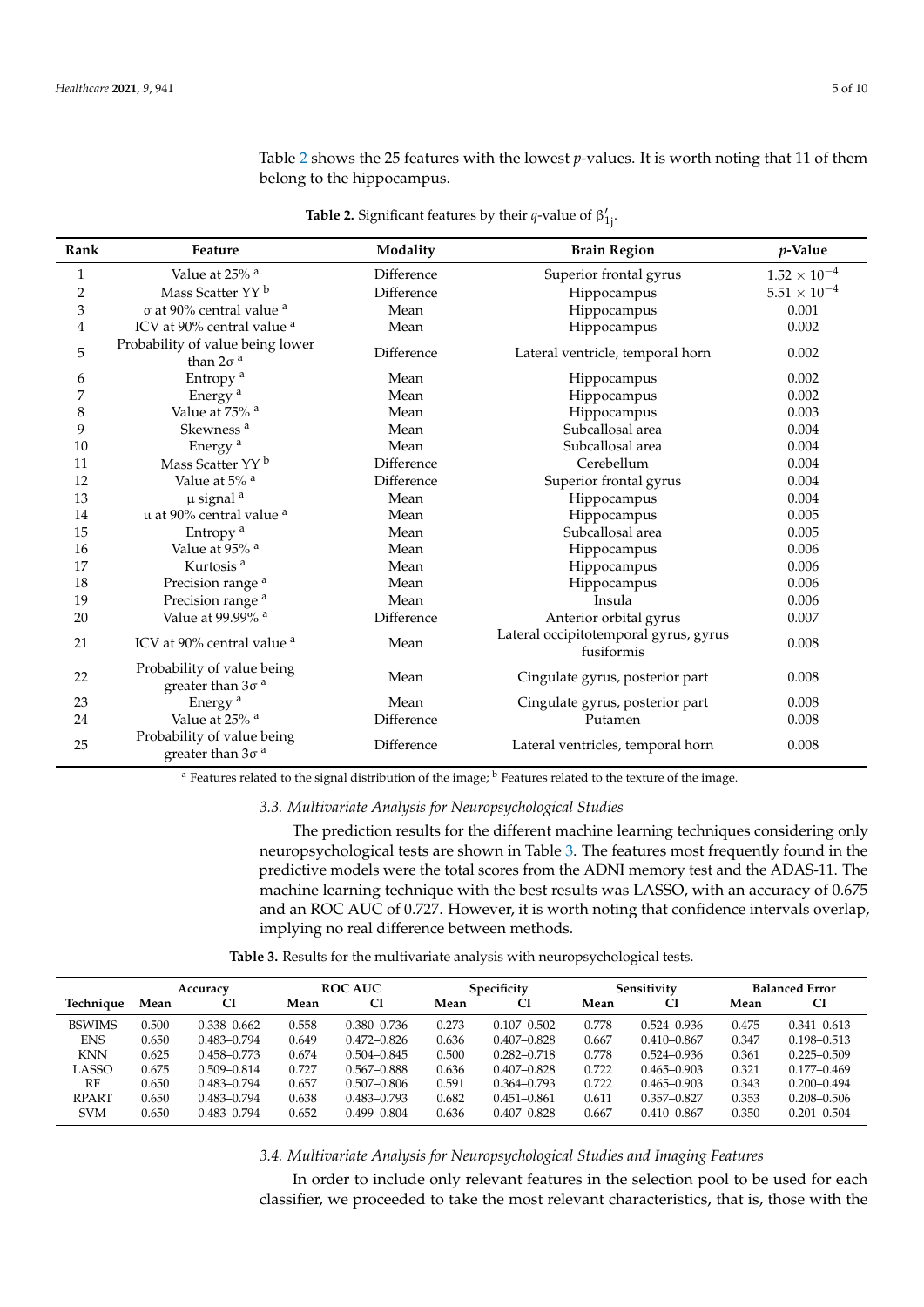lowest *p*-value of the univariate analyses. Twelve volumes (~15%; 12/83) and 148 features related to signal and texture (~5%; 148/2960) were considered. All eight neuropsychological tests were also included.

Table [4](#page-6-0) shows the results obtained with each of the seven machine learning techniques for the experiment with neuropsychological information, volumetric information, and signal- and texture-related information. Comparing those results with the ones found in Table [3,](#page-4-1) it can be seen that all methods had a higher average score in accuracy and ROC AUC, except for RPART. Furthermore, we can notice that the specificity, sensitivity, and balanced error were improved. Sensitivity measures the proportion of positives that are correctly identified, and specificity measures the proportion of negatives that are correctly dentified. Figure [1](#page-5-0) shows the ROC of the most relevant machine learning methods for this experiment.

<span id="page-5-0"></span>

**Figure 1.** ROC AUC curves on the imaging features and neuropsychological test scores analysis. **Figure 1.** ROC AUC curves on the imaging features and neuropsychological test scores analysis.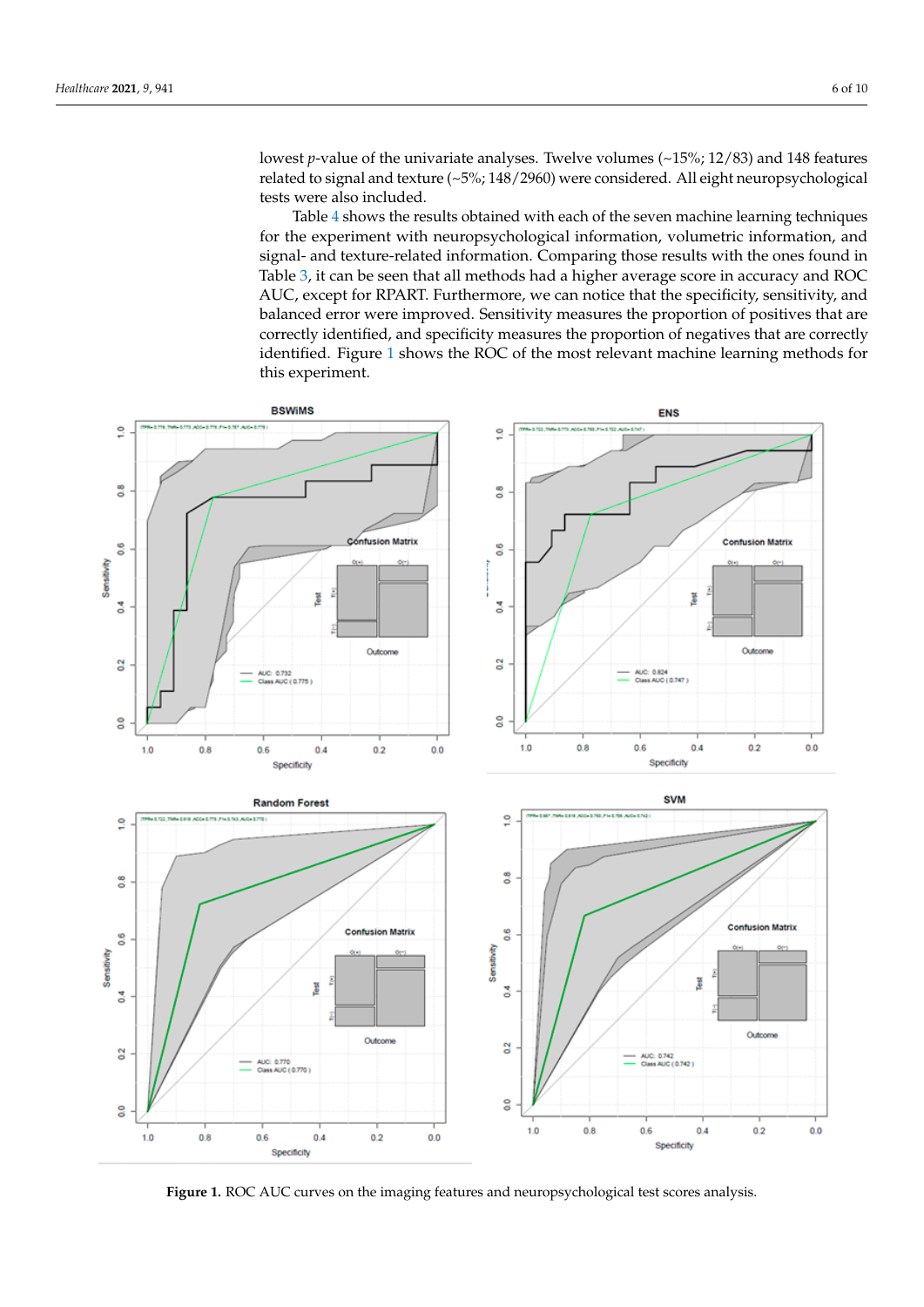<span id="page-6-0"></span>

|               | Accuracy |                 | <b>ROC AUC</b> |                 | Specificity |                 | Sensitivity |                 | <b>Balanced Error</b> |                 |
|---------------|----------|-----------------|----------------|-----------------|-------------|-----------------|-------------|-----------------|-----------------------|-----------------|
| Technique     | Mean     | CI              | Mean           | CI              | Mean        |                 | Mean        | СI              | Mean                  | СI              |
| <b>BSWIMS</b> | 0.775    | $0.615 - 0.892$ | 0.732          | $0.553 - 0.911$ | 0.773       | $0.546 - 0.922$ | 0.778       | $0.524 - 0.936$ | 0.223                 | $0.100 - 0.359$ |
| <b>ENS</b>    | 0.750    | 0.588-0.873     | 0.824          | $0.681 - 0.968$ | 0.773       | $0.546 - 0.922$ | 0.722       | $0.465 - 0.903$ | 0.250                 | $0.124 - 0.398$ |
| <b>KNN</b>    | 0.675    | $0.509 - 0.814$ | 0.721          | $0.550 - 0.892$ | 0.727       | $0.498 - 0.893$ | 0.611       | $0.357 - 0.827$ | 0.330                 | $0.191 - 0.482$ |
| LASSO         | 0.675    | $0.509 - 0.814$ | 0.773          | $0.610 - 0.936$ | 0.636       | $0.407 - 0.828$ | 0.722       | $0.465 - 0.903$ | 0.321                 | $0.177 - 0.477$ |
| RF            | 0.775    | $0.615 - 0.892$ | 0.770          | $0.636 - 0.905$ | 0.818       | $0.597 - 0.948$ | 0.722       | $0.465 - 0.903$ | 0.225                 | $0.101 - 0.360$ |
| <b>RPART</b>  | 0.500    | $0.338 - 0.662$ | 0.513          | $0.348 - 0.677$ | 0.454       | $0.244 - 0.678$ | 0.555       | $0.308 - 0.785$ | 0.499                 | $0.343 - 0.653$ |
| <b>SVM</b>    | 0.750    | 0.588-0.873     | 0.742          | $0.603 - 0.882$ | 0.818       | $0.597 - 0.948$ | 0.667       | $0.410 - 0.867$ | 0.255                 | $0.127 - 0.401$ |

**Table 4.** Results for neuropsychological and imaging features experiment.

As previously mentioned, we were also interested in finding out which specific features were more relevant in predicting the progression from MCI to AD. From the nine feature selection methods that were compared, the absolute difference in the Mass Scatter YY in the hippocampus, a feature related to the texture of the T2 map, was found among the six most frequent features in all of them. That is, after all feature selection methods were paired with each classifier, the frequency in which each feature was selected in the final model was computed, and this particular feature was at least the sixth most frequently selected feature every time. Similarly, the absolute difference of the value at 25% in the superior frontal gyrus, a feature related to the signal of the T2 map, was in the top-six in eight of the nine feature selection methods. Additionally, ADNI's memory test and ADAS-11 were in the top-6 in seven and six methods, respectively. Regarding volumetric information, only in the RPART method were volumes found within the 50 most frequent features. The RPART methods used on average 9.67 features per model.

## **4. Discussion**

The present study showed that the signal and texture features extracted from T2 maps could be used in conjunction with information from neuropsychological studies for the prediction of AD. To reach this conclusion, we compared the accuracy, sensitivity, specificity, balanced error, and ROC AUC for each of the different machine learning techniques between the experiment without imaging information and the one that included it. In general, and for all metrics, there was an improvement in the different techniques by adding this information. Another important aspect to highlight is that the presence of volumes in the prediction models was inconsequential.

In a review of MRI texture analyses with machine learning techniques [\[17\]](#page-8-15), many studies performed classification and prediction of AD. Even though these studies included a greater number of subjects, the vast majority of them focused specifically on the hippocampal region and used only one machine learning technique. Additionally, they used T1-sequences, while this study focused on T2 maps of the whole brain segmented into 40 contralateral regions. Furthermore, we were able to pinpoint specific features by performing an exhaustive feature selection analysis.

The reduction in the volume of the hippocampus was one of the first biomarkers for AD classification [\[35\]](#page-9-9). Later, studies have reported that the texture of the hippocampus compared to its volume predicts earlier and more effectively the progression to AD [\[20](#page-8-18)[,36,](#page-9-10)[37\]](#page-9-11). In this study, the contralateral difference in a texture-related feature measured in the hippocampi was the most frequently selected feature, and several other signal- and texturerelated features from the hippocampus were found to be most relevant under the univariate analysis.

However, we were able to identify other regions of the brain as potential sources for novel biomarkers of the MCI to AD progression process. For example, the contralateral difference in a signal-related feature measured in the superior frontal gyrus was the second most frequently selected feature, and that same feature yielded the lowest *p*-value when the univariate analysis was run. Similarly, signal- and texture-related features measured in the lateral ventricle, the subcallosal area, and cerebellum had some of the lowest *p*-values from the univariate analysis and were found to be frequently selected by the different feature selection methods.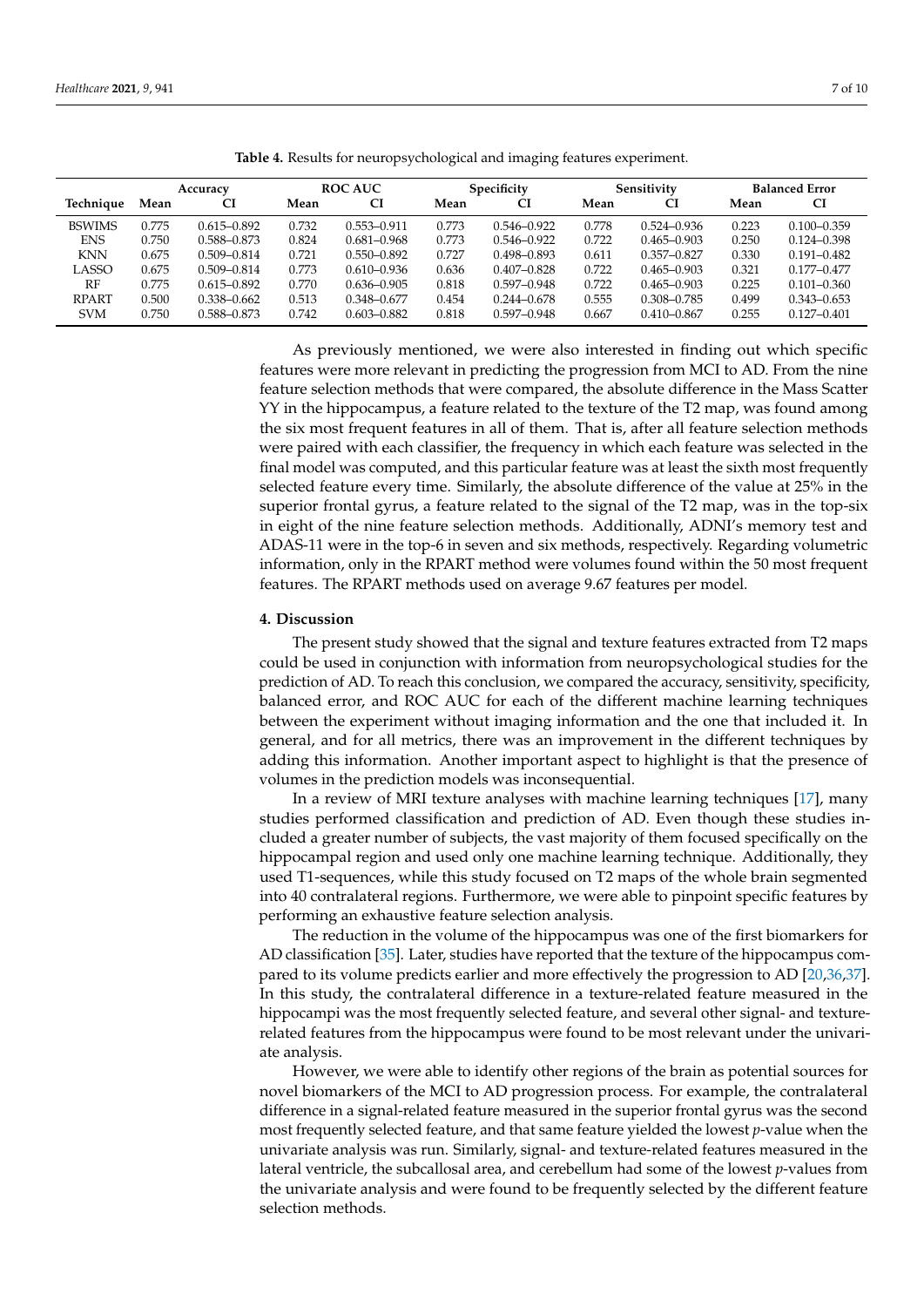This study has several limitations; for example, we only focused on 28 features related to the signal distribution and nine to the texture of the image. However, the results we obtained motivate us to follow the recommendations of The Image Biomarker Standardization Initiative [\[38\]](#page-9-12) in search for features that can improve our models. Additionally, the inclusion criteria forced us to work with a small population, a potential cause for the lack of significant features after the *p*-value correction in the univariate analysis; we intend to run further experiments with a larger dataset derived from more relaxed inclusion criteria. Lastly, we believe this work drives further analyses and experimentation, the most important being the inclusion of information from two different MRI sequences to enhance the models.

## **5. Conclusions**

T2 maps segmented into 83 anatomical brain regions from 40 subjects with MCI who either progressed to AD or remained stable were analyzed and contralateral features related to the signal and texture of the maps were extracted. We identified that the contralateral difference in a texture-related feature (the absolute differences in Mass Scatter YY) extracted from the hippocampi and the contralateral difference of a signal-related feature (the signal value at 25%) extracted from the superior frontal gyrus were the most relevant features for the task of classifying between MCIp and MCIs subjects under both a univariate and a multivariate analysis. In general, signal- and texture-related features enhanced the MCI to AD predictive power of models that used information from neuropsychological tests, such as ADAS-11 and ADNI's memory test. Furthermore, we found that signal and texture information is more relevant for this task than mere volumetric information. These results suggest that contralateral signal- and texture-related information extracted from T2 maps should continue to be explored in the search for better MCI-to-AD predictive models.

**Author Contributions:** Conceptualization, A.I.T.-C. and A.M.-T.; methodology, A.M.-T.; software, A.I.T.-C., R.A.C.-L., J.A.G.-L. and F.V.-L.; validation, A.I.T.-C., R.A.C.-L. and J.A.G.-L.; formal analysis, A.I.T.-C. and A.M.-T.; investigation, A.I.T.-C., R.A.C.-L. and J.A.G.-L.; resources, F.V.-L. and A.M.- T.; data curation, A.I.T.-C., R.A.C.-L. and J.A.G.-L.; writing—original draft preparation, A.I.T.-C., R.A.C.-L. and J.A.G.-L.; writing—review and editing, A.M.-T.; visualization, A.I.T.-C., R.A.C.-L., J.A.G.-L. and A.M.-T.; supervision, A.M.-T.; project administration, A.M.-T.; funding acquisition, A.M.-T. All authors have read and agreed to the published version of the manuscript.

**Funding:** This work was partially supported by the Consejo Nacional de Ciencia y Tecnología (CONANCYT) and by Universidad de Monterrey through the Fondo de Fomentos a la Investigación Grant. The sponsors had no role in the design and conduct of the study; in the collection, analysis, and interpretation of data; in the preparation of the manuscript; or in the review or approval of the manuscript.

**Institutional Review Board Statement:** Not applicable.

**Informed Consent Statement:** Informed consent was obtained from all subjects involved in the study through the ADNI database.

**Data Availability Statement:** Data used in the preparation of this article were obtained from the ADNI database [\(adni.loni.usc.edu](adni.loni.usc.edu) access date: 30 April 2020).

**Acknowledgments:** Data collection and sharing for this project was funded by the Alzheimer's Disease Neuroimaging Initiative (ADNI) (National Institutes of Health Grant U01 AG024904) and DOD ADNI (Department of Defense award number W81XWH-12-2-0012). ADNI is funded by the National Institute on Aging, the National Institute of Biomedical Imaging and Bioengineering, and through generous contributions from the following: AbbVie, Alzheimer's Association; Alzheimer's Drug Discovery Foundation; Araclon Biotech; BioClinica, Inc.; Biogen; Bristol-Myers Squibb Company; CereSpir, Inc.; Cogstate; Eisai Inc.; Elan Pharmaceuticals, Inc.; Eli Lilly and Company; EuroImmun; F. Hoffmann-La Roche Ltd. and its affiliated company Genentech, Inc.; Fujirebio; GE Healthcare; IXICO Ltd.; Janssen Alzheimer Immunotherapy Research & Development, LLC.; Johnson & Johnson Pharmaceutical Research & Development LLC.; Lumosity; Lundbeck; Merck & Co., Inc.; Meso Scale Diagnostics, LLC.; NeuroRx Research; Neurotrack Technologies; Novartis Pharmaceuticals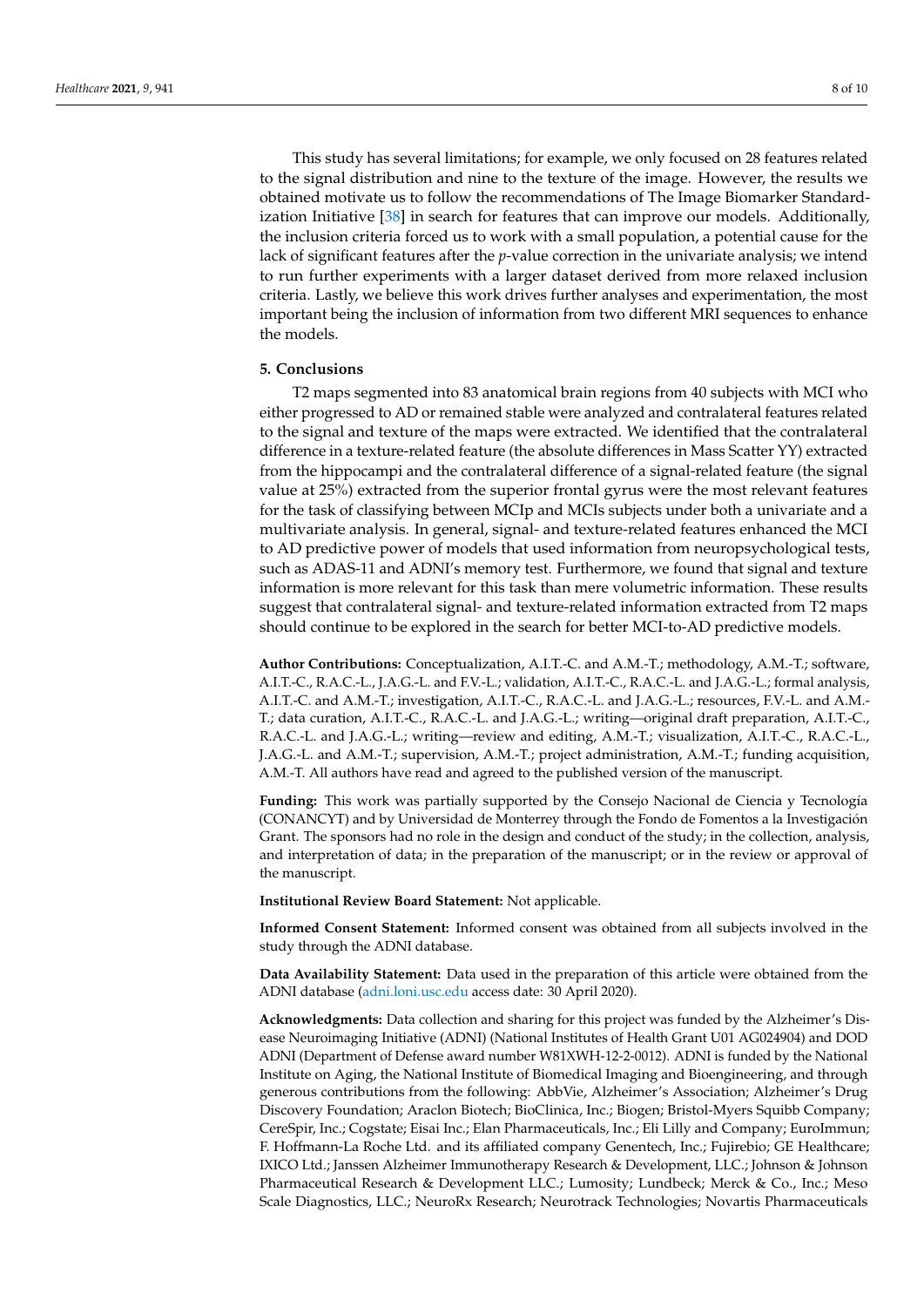Corporation; Pfizer Inc.; Piramal Imaging; Servier; Takeda Pharmaceutical Company; and Transition Therapeutics. The Canadian Institutes of Health Research provides funds to support ADNI clinical sites in Canada. Private sector contributions are facilitated by the Foundation for the National Institutes of Health [\(www.fnih.org\)](www.fnih.org). The grantee organization is the Northern California Institute for Research and Education, and the study is coordinated by the Alzheimer's Therapeutic Research Institute at the University of Southern California. ADNI data are disseminated by the Laboratory for Neuro Imaging at the University of Southern California.

**Conflicts of Interest:** The authors declare no conflict of interest.

## **References**

- <span id="page-8-0"></span>1. Erkkinen, M.G.; Kim, M.; Geschwind, M.D. Clinical Neurology and Epidemiology of the Major Neurodegenerative Diseases. *Cold Spring Harb. Perspect. Biol.* **2018**, *10*, a033118. [\[CrossRef\]](http://doi.org/10.1101/cshperspect.a033118)
- <span id="page-8-1"></span>2. Blennow, K.; Mattsson, N.; Schöll, M.; Hansson, O.; Zetterberg, H. Amyloid biomarkers in Alzheimer's disease. *Trends Pharmacol. Sci.* **2015**, *36*, 297–309. [\[CrossRef\]](http://doi.org/10.1016/j.tips.2015.03.002) [\[PubMed\]](http://www.ncbi.nlm.nih.gov/pubmed/25840462)
- <span id="page-8-2"></span>3. Zvěřová, M. Clinical aspects of Alzheimer's disease. Clin. Biochem. 2019, 72, 3–6. [\[CrossRef\]](http://doi.org/10.1016/j.clinbiochem.2019.04.015)
- <span id="page-8-3"></span>4. Stelzmann, R.A.; Schnitzlein, H.N.; Murtagh, F.R. An english translation of alzheimer's 1907 paper, 'über eine eigenartige erkankung der hirnrinde. *Clin. Anat.* **1995**, *8*, 429–431. [\[CrossRef\]](http://doi.org/10.1002/ca.980080612)
- <span id="page-8-4"></span>5. Sosa-Ortiz, A.L.; Acosta-Castillo, I.; Prince, M.J. Epidemiology of Dementias and Alzheimer's Disease. *Arch. Med. Res.* **2012**, *43*, 600–608. [\[CrossRef\]](http://doi.org/10.1016/j.arcmed.2012.11.003) [\[PubMed\]](http://www.ncbi.nlm.nih.gov/pubmed/23159715)
- <span id="page-8-5"></span>6. Alzheimer's Association. 2019 Alzheimer's disease facts and figures. *Alzheimers Dement.* **2019**, *15*, 321–387.
- 7. Cadena-Hernandez, A.G.; Trejo-Castro, A.I.; Celaya-Padilla, J.M.; Tamez-Pena, J.; Martinez-Torteya, A. Longitudinal genderspecific differences in the conversion from mild cognitive impairment to Alzheimer's disease. In Proceedings of the 2018 IEEE EMBS International Conference on Biomedical & Health Informatics (BHI), Las Vegas, NV, USA, 4–7 March 2018; pp. 202–205.
- <span id="page-8-6"></span>8. Martinez-Torteya, A.; Trejo-Castro, A.I.; Celaya-Padill, J.M.; Tamez-Pena, J.G. Differences in the Progression from Mild Cognitive Impairment to Alzheimer's Disease between APOE4 Carriers and Non-Carriers. In Proceedings of the 2019 IEEE 19th International Conference on Bioinformatics and Bioengineering (BIBE), Athens, Greece, 28–30 October 2019; pp. 199–203.
- <span id="page-8-7"></span>9. Tangalos, E.G.; Petersen, R.C. Mild Cognitive Impairment in Geriatrics. *Clin. Geriatr. Med.* **2018**, *34*, 563–589. [\[CrossRef\]](http://doi.org/10.1016/j.cger.2018.06.005)
- <span id="page-8-8"></span>10. Petersen, R.C. Mild Cognitive Impairment. *N. Engl. J. Med.* **2011**, *364*, 2227–2234. [\[CrossRef\]](http://doi.org/10.1056/NEJMcp0910237)
- <span id="page-8-9"></span>11. McKhann, G.; Drachman, D.; Folstein, M.; Katzman, R.; Price, D.; Stadlan, E.M. Clinical diagnosis of Alzheimer's disease: Report of the NINCDS-ADRDA Work Group\* under the auspices of Department of Health and Human Services Task Force on Alzheimer's Disease. *Neurology* **1984**, *34*, 939. [\[CrossRef\]](http://doi.org/10.1212/WNL.34.7.939)
- <span id="page-8-10"></span>12. Folstein, F.M.; Folstein, S.E.; McHugh, P.R. Mini-mental state. *J. Psychiatr. Res.* **1975**, *12*, 189–198. [\[CrossRef\]](http://doi.org/10.1016/0022-3956(75)90026-6)
- <span id="page-8-11"></span>13. Kaplan, E.; Goodglass, H.; Weintrab, S. *The Boston Naming Test*; Lea & Febiger: Philadelphia, PA, USA, 1983.
- <span id="page-8-12"></span>14. Yesavage, J.A.; Brink, T.L.; Rose, T.L.; Lum, O.; Huang, V.; Adey, M.; Leirer, V.O. Development and validation of a geriatric depression screening scale: A preliminary report. *J. Psychiatr. Res.* **1982**, *17*, 37–49. [\[CrossRef\]](http://doi.org/10.1016/0022-3956(82)90033-4)
- <span id="page-8-13"></span>15. Rosen, W.G.; Mohs, R.C.; Davis, K.L. A new rating scale for Alzheimer's disease. *Am. J. Psychiatry* **1984**, *141*, 1356–1364. [\[PubMed\]](http://www.ncbi.nlm.nih.gov/pubmed/6496779)
- <span id="page-8-14"></span>16. Jack, C.R., Jr.; Albert, M.S.; Knopman, D.S.; McKhann, G.M.; Sperling, R.A.; Carrillo, M.C.; Thies, B.; Phelps, C.H. Introduction to the recommendations from the National Institute on Aging-Alzheimer's Association workgroups on diagnostic guidelines for Alzheimer's disease. *Alzheimers Dement.* **2011**, *7*, 257–262. [\[CrossRef\]](http://doi.org/10.1016/j.jalz.2011.03.004)
- <span id="page-8-15"></span>17. Cai, J.H.; He, Y.; Zhong, X.L.; Lei, H.; Wang, F.; Luo, G.H.; Zhao, H.; Liu, J.C. MMagnetic Resonance Texture Analysis in Alzheimer's disease. *Acad. Radiol.* **2020**, in press. [\[CrossRef\]](http://doi.org/10.1016/j.acra.2020.01.006) [\[PubMed\]](http://www.ncbi.nlm.nih.gov/pubmed/32057617)
- <span id="page-8-16"></span>18. Wachinger, C.; Salat, D.H.; Weiner, M.; Reuter, M. Whole-brain analysis reveals increased neuroanatomical asymmetries in dementia for hippocampus and amygdala. *Brain* **2016**, *139*, 3253–3266. [\[CrossRef\]](http://doi.org/10.1093/brain/aww243) [\[PubMed\]](http://www.ncbi.nlm.nih.gov/pubmed/27913407)
- <span id="page-8-17"></span>19. Martinez-Torteya, A.; Rodriguez-Rojas, J.; Celaya-Padilla, J.M.; Galván-Tejada, J.I.; Treviño, V.; Tamez-Peña, J. Magnetizationprepared rapid acquisition with gradient echo magnetic resonance imaging signal and texture features for the prediction of mild cognitive impairment to Alzheimer's disease progression. *J. Med. Imaging* **2014**, *1*, 031005. [\[CrossRef\]](http://doi.org/10.1117/1.JMI.1.3.031005)
- <span id="page-8-18"></span>20. Trejo-Castro, A.I. Texture and signal features from hippocampal T2 maps as biomarkers for MCI to AD progression. In Proceedings of the 2020 IEEE International Conference on Bioinformatics and Biomedicine (BIBM), Seoul, South Korea, 16–19 December 2020; pp. 772–777.
- <span id="page-8-19"></span>21. Yu, H.; Touret, A.S.; Li, B.; O'Brien, M.; Qureshi, M.M.; Soto, J.A.; Jara, H.; Anderson, S.W. Application of texture analysis on parametric T 1 and T 2 maps for detection of hepatic fibrosis. *J. Magn. Reson. Imaging* **2017**, *45*, 250–259. [\[CrossRef\]](http://doi.org/10.1002/jmri.25328)
- <span id="page-8-20"></span>22. Baessler, B.; Luecke, C.; Lurz, J.; Klingel, K.; Das, A.; von Roeder, M.; de Waha-Thiele, S.; Besler, C.; Rommel, K.P.; Maintz, D.; et al. Cardiac MRI and Texture Analysis of Myocardial T1 and T2 Maps in Myocarditis with Acute versus Chronic Symptoms of Heart Failure. *Radiology* **2019**, *292*, 608–617. [\[CrossRef\]](http://doi.org/10.1148/radiol.2019190101)
- <span id="page-8-21"></span>23. Jack, C.R.; Bernstein, M.A.; Borowski, B.J.; Gunter, J.L.; Fox, N.C.; Thompson, P.M.; Schuff, N.; Krueger, G.; Killiany, R.J.; Decarli, C.S.; et al. Update on the Magnetic Resonance Imaging core of the Alzheimer's Disease Neuroimaging Initiative. *Alzheimers Dement.* **2010**, *6*, 212–220. [\[CrossRef\]](http://doi.org/10.1016/j.jalz.2010.03.004)